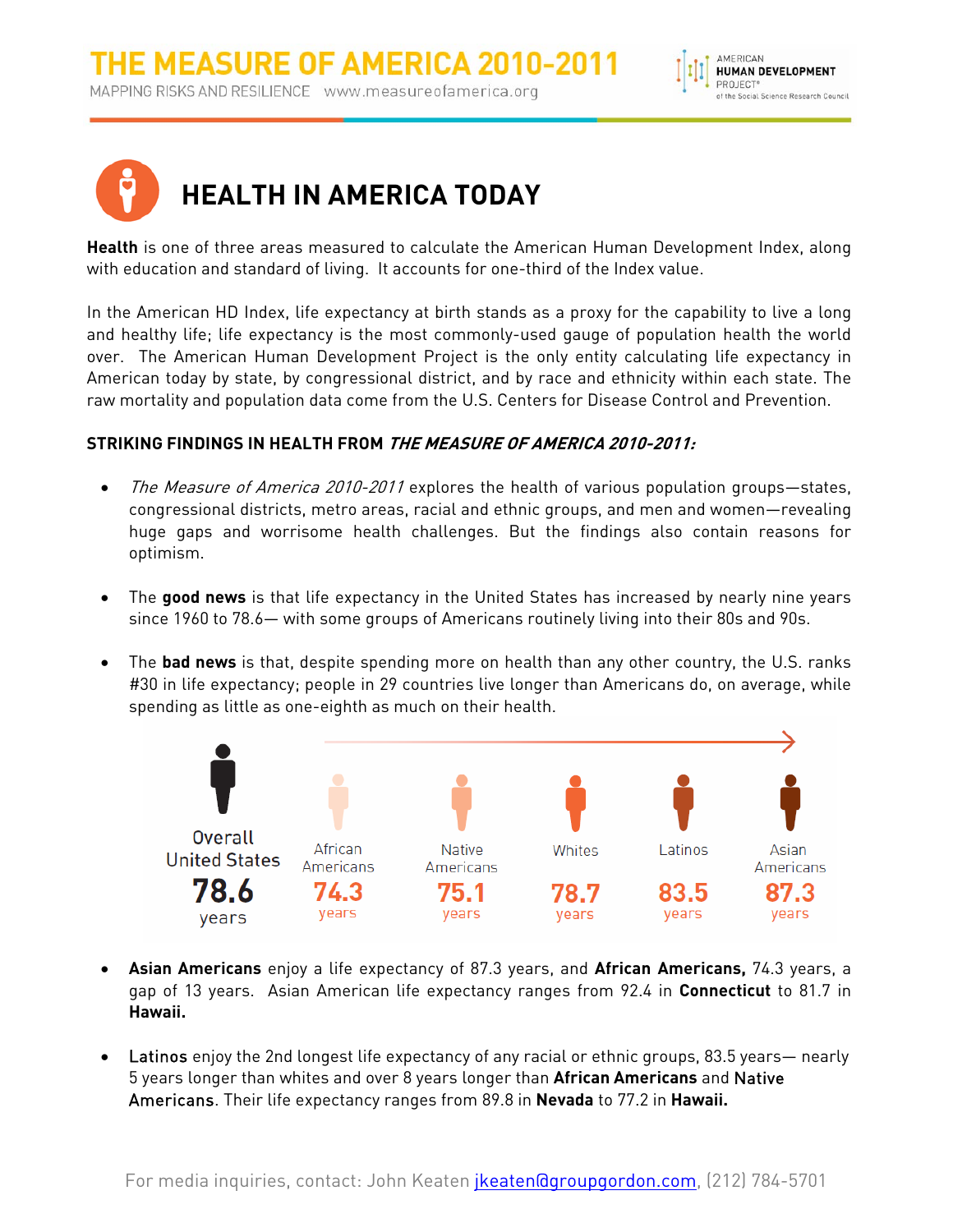- A white baby born today in **Washington, DC** can expect to live, on average, to 83.1 years, 4 years longer than the national average. An African American baby in the same city has a life expectancy of 71 years, the life span of the average American four decades ago.
- Life expectancy in **Virginia's** 8th Congressional District, in suburban DC, is a decade longer than life expectancy in neighboring **West Virginia's** 3rd District, in the rural, southern part of the state.
- Young **African American** men in **Philadelphia** and in **Jefferson Parish, Louisiana** face a higher chance of death by homicide than do military personnel in Iraq. The death rate of African American men ages 20-24 in these areas is 5 per 1,000, as compared with that of military personnel in Iraq, about 4 per 1,000.
- **Hawaiians** have the longest life expectancy of residents of any state: 81.5 years. People in **Mississippi** have the shortest: 74.8.
- In **South Dakota, Oklahoma, Montana, Minnesota, Alaska, and Michigan, Native Americans** can expect to live only until their late sixties, on average—life spans comparable to those that prevailed in the U.S. in the 1950s.
- Higher spending does not guarantee a longer life. **Utah** ranks 39th in the nation on earnings, yet it ranks in the top 10 in longevity. **Maryland** has the 3rd highest median earnings in the nation, but ranks 33rd in life expectancy.



## **Life Expectancy by Congressional District**

For media inquiries, contact: John Keaten <mark>jkeaten@groupgordon.com</mark>, (212) 784-5701